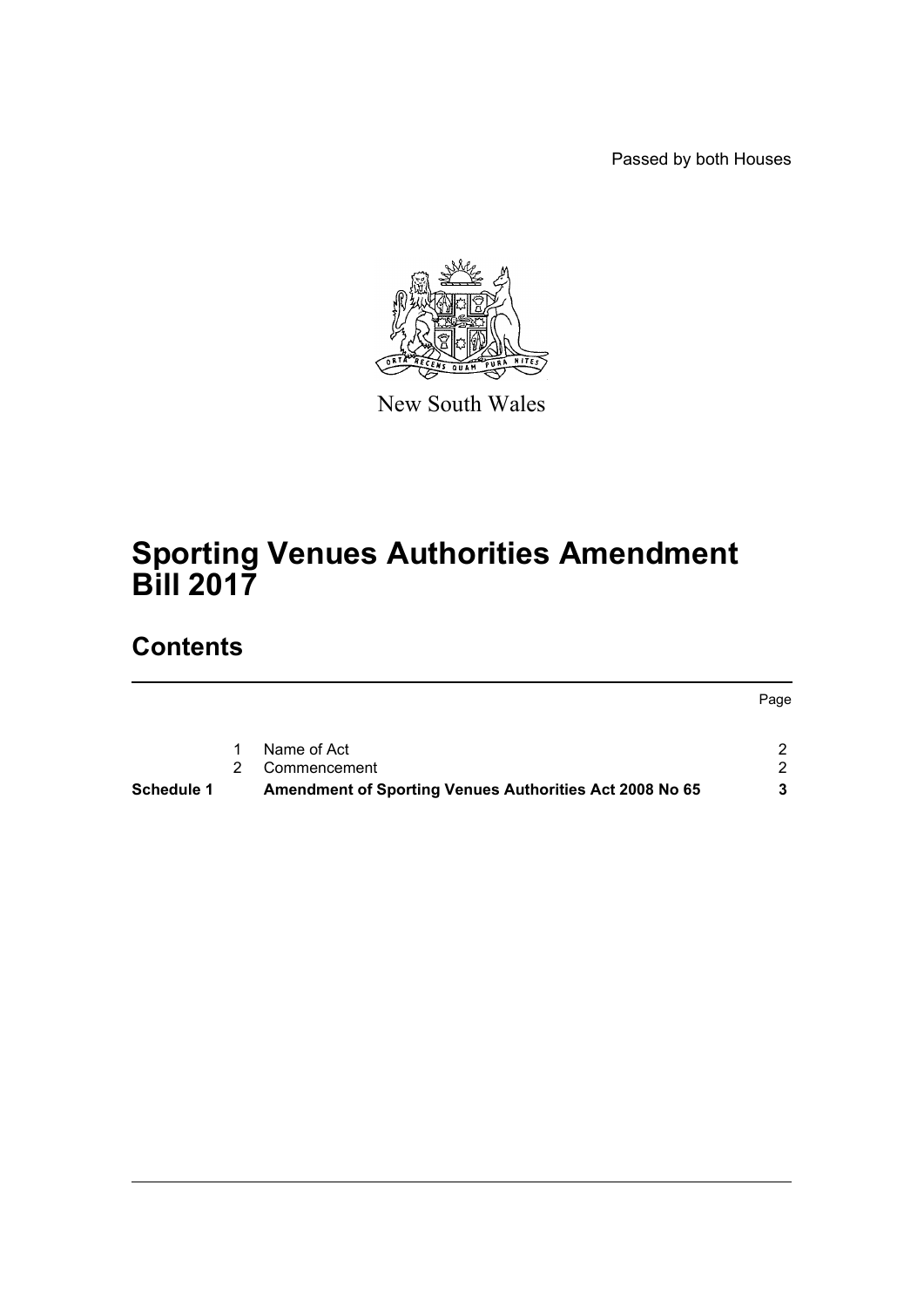*I certify that this public bill, which originated in the Legislative Assembly, has finally passed the Legislative Council and the Legislative Assembly of New South Wales.*

> *Clerk of the Legislative Assembly. Legislative Assembly, Sydney,* , 2017



New South Wales

# **Sporting Venues Authorities Amendment Bill 2017**

Act No , 2017

An Act to amend the *Sporting Venues Authorities Act 2008* to enable the transfer of certain assets, rights and liabilities relating to Stadium Australia to Venues NSW; and for other purposes.

*I have examined this bill and find it to correspond in all respects with the bill as finally passed by both Houses.*

*Assistant Speaker of the Legislative Assembly.*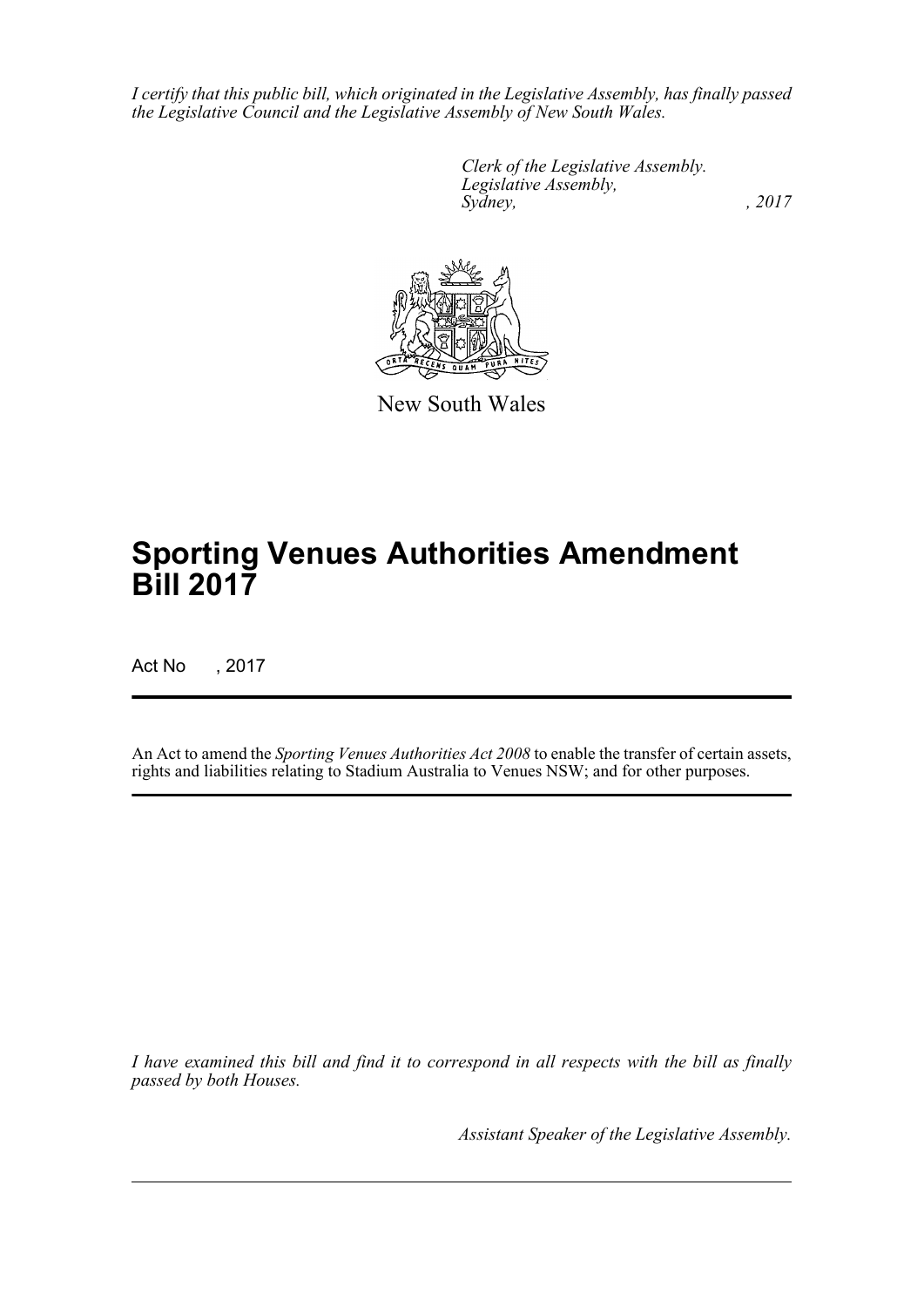# <span id="page-2-0"></span>**The Legislature of New South Wales enacts:**

## **1 Name of Act**

This Act is the *Sporting Venues Authorities Amendment Act 2017*.

### <span id="page-2-1"></span>**2 Commencement**

This Act commences on the date of assent to this Act.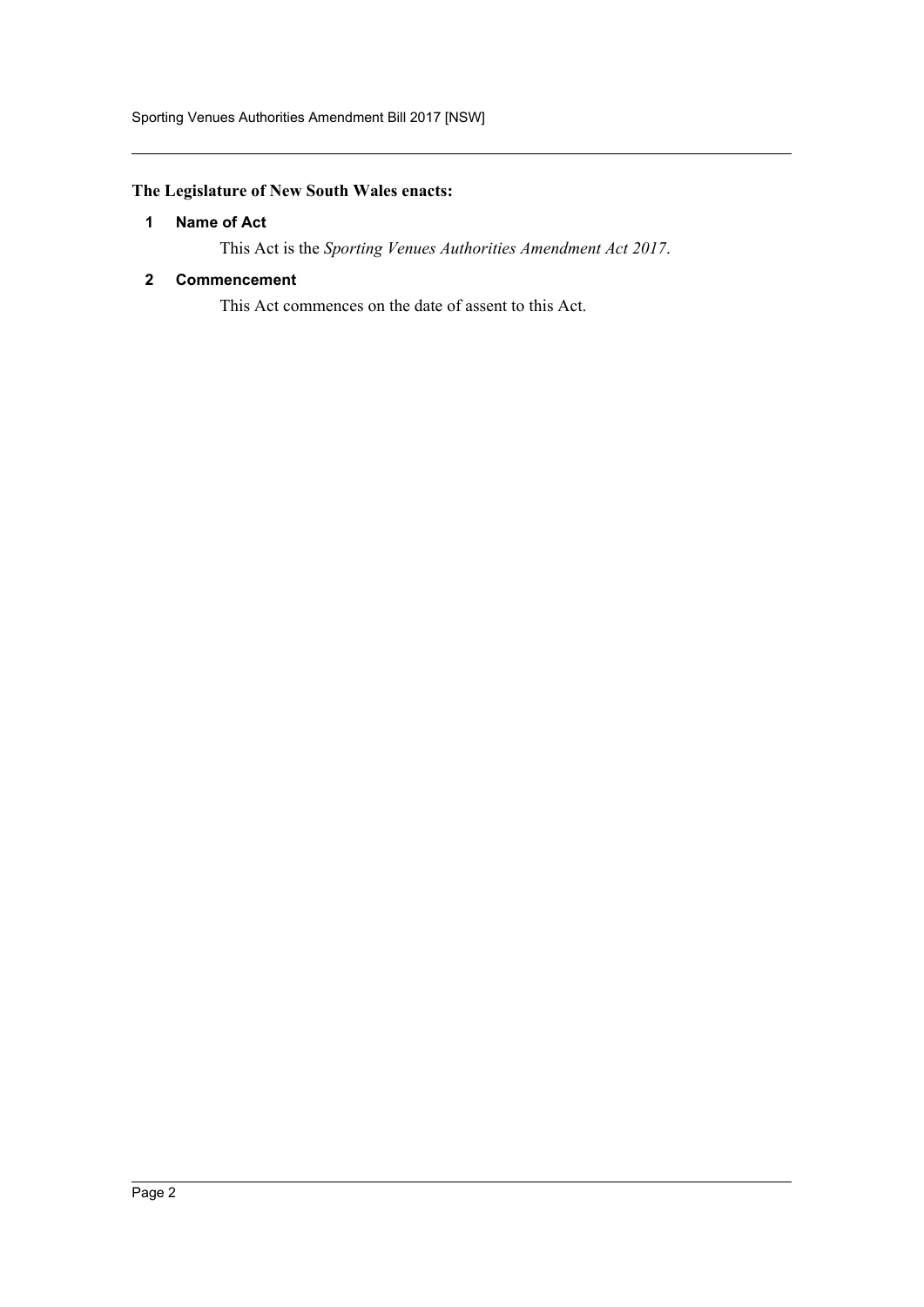# <span id="page-3-0"></span>**Schedule 1 Amendment of Sporting Venues Authorities Act 2008 No 65**

## **[1] Part 4, Division 3**

Insert after Division 2:

## **Division 3 Transfer of assets, rights and liabilities relating to Stadium Australia**

#### **30A Transfer to Venues NSW of assets, rights and liabilities relating to Stadium Australia**

- (1) The Minister may, by order in writing (a *vesting order*), transfer assets, rights and liabilities of any of the following persons to Venues NSW:
	- (a) Stadium Holdings Pty Ltd (ACN 121 891 647),
	- (b) Stadium Investments Pty Ltd (ACN 121 891 656),
	- (c) Stadium Australia Management Limited (ACN 069 692 253),
	- (d) Stadium Australia Operations Pty Ltd (ACN 126 222 099),
	- (e) SAT trustee.
- (2) Clauses 4–7 of Schedule 3 apply in relation to the transfer of assets, rights or liabilities by a vesting order under this section in the same way as those clauses apply in relation to the transfer of assets, rights or liabilities by operation of Part 2 of that Schedule. For that purpose:
	- (a) a reference in clause 4 to the transferor is to be read as a reference to the person or persons from whom the assets, rights or liabilities are transferred by the vesting order, and
	- (b) a reference in clause 4 to the transferee is to be read as a reference to Venues NSW.
- (3) Without limiting subsection (2), any assets of SAT trustee that are vested in Venues NSW as a consequence of the transfer of those assets by a vesting order under this section are vested free of any equitable estates, interests, rights or obligations that attached to the assets immediately before that transfer.
- (4) A vesting order that varies the terms and conditions of any instrument or contract has effect according to its tenor.
- (5) In this section:

*SAT trustee* means Infrastructure Specialist Asset Management Limited (ACN 098 827 671) in its capacity as trustee of the Stadium Australia Trust.

*Stadium Australia Trust* means the trust established by the deed that was executed on 19 January 1996 by Australia Stadium 2000 Limited (ACN 069 458 279).

### **30B Competition authorisations relating to transfer under section 30A**

- (1) Conduct authorised or required by or under the provisions of any prescribed arrangement is specifically authorised by this Act for the purposes of the *Competition and Consumer Act 2010* of the Commonwealth and the *Competition Code of New South Wales*.
- (2) Anything authorised to be done by this section is authorised only to the extent that it would otherwise contravene Part IV of the *Competition and Consumer Act 2010* of the Commonwealth or the *Competition Code of New South Wales*.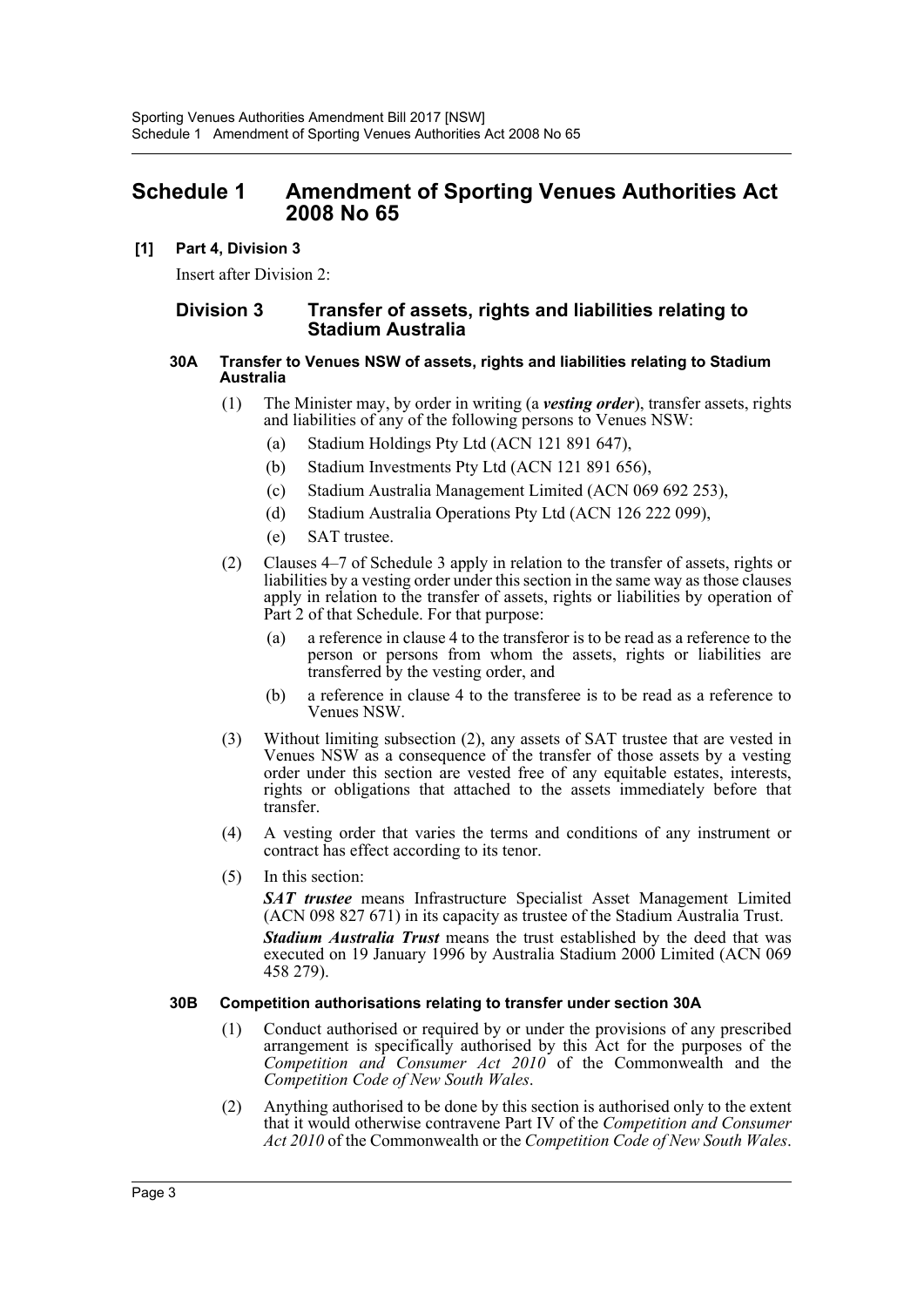(3) In this section:

*prescribed arrangement* means any contract, arrangement or understanding to which Venues NSW is a party because of the operation of section 30A.

### **[2] Schedule 5 Savings, transitional and other provisions**

Insert at the end of clause 1 (1):

any other Act that amends this Act

### **[3] Schedule 5**

Insert at the end of the Schedule, with appropriate Part and clause numbering:

# **Part Provisions consequent on enactment of Sporting Venues Authorities Amendment Act 2017**

### **Regulations consequent on making of vesting order**

- (1) The regulations may contain provisions of a savings or transitional nature consequent on the making of a vesting order under section 30A.
- (2) A provision referred to in subclause (1) that relates to a particular vesting order may, if the regulations so provide, take effect as from the date of the order or a later day.
- (3) To the extent to which a provision referred to in subclause (1) takes effect from a date that is earlier than the date of its publication on the NSW legislation website, the provision does not operate so as:
	- (a) to affect, in a manner prejudicial to any person (other than the State or an authority of the State), the rights of that person existing before the date of its publication, or
	- (b) to impose liabilities on any person (other than the State or an authority of the State) in respect of anything done or omitted to be done before the date of its publication.
- (4) A provision referred to in subclause (1) has, if the regulations so provide, effect despite section 30A.

### **Preservation of rights of members of Stadium Australia Club Limited**

(1) In this clause:

*Stadium Australia* means the land comprised in Lots 4000 and 4001, DP 1004512.

*vesting day* means the day on which the assets, rights and liabilities as lessee and sub-lessor of Stadium Australia are transferred to Venues NSW by a vesting order under section 30A.

- (2) On and after the vesting day, a reference in the following documents to the termination of any sub-lease under which Stadium Australia is sub-let to Stadium Australia Management Limited (ACN 069 692 253) is to be read as a reference to the termination of the lease between the Sydney Olympic Park Authority and Venues NSW of Stadium Australia:
	- (a) the constitution of Stadium Australia Club Limited (ACN 083 753 637),
	- (b) the agreement that, immediately before the vesting day, was in force between Stadium Australia Club Limited and Stadium Australia Management Limited, and made on 21 December 1998.